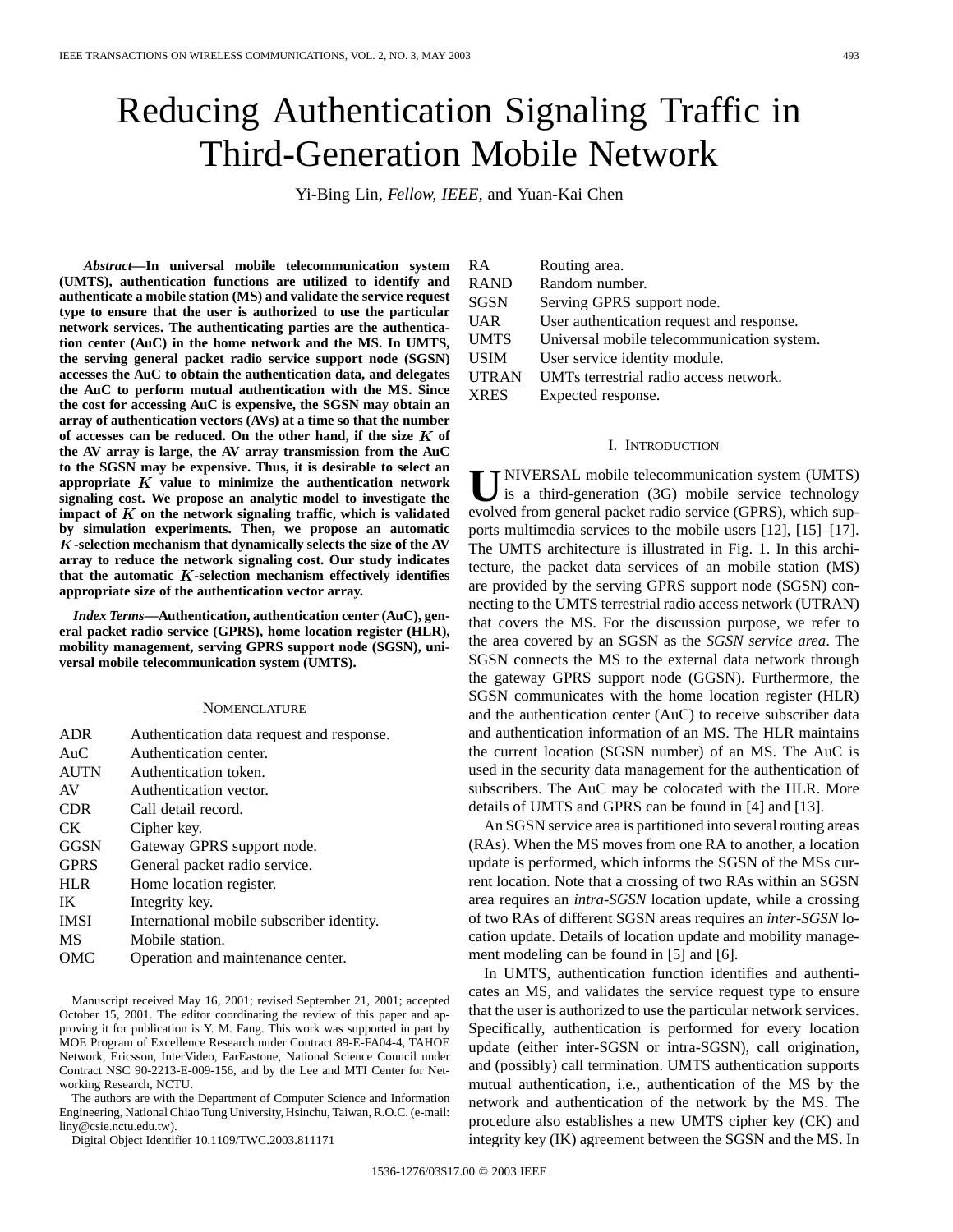

Fig. 1. Simplified UMTS architecture.



Fig. 2. UMTS authentication procedure.

UMTS authentication, the authenticating parties are HLR/AuC in the home network and the user service identity module (USIM) in the user's MS. Two major authentication procedures are described in this paper.

*Distribution of Authentication Vector:* This procedure distributes authentication vectors (AVs) from the HLR/AuC to the SGSN. An AV is temporary authentication data, which enables an SGSN to engage in UMTS authentication and key agreement with a particular user. We assume the following.

- The HLR/AuC trusts that the SGSN will handle authentication information securely.
- The communication path between the SGSN and HLR/AuC are adequately secure.
- The user (MS/USIM) trusts the HLR/AuC.

*Authentication and Key Establishment:* GSM only provides one-way authentication. In UMTS, mutual authentication is achieved by sharing a secret key between the USIM and the HLR/AuC [3]. This procedure follows a challenge/response protocol identical to the GSM subscriber authentication and key establishment protocol [13] combined with a sequence-number-based one-pass protocol for network authentication derived from ISO/IEC 9798-4 [7].

Signaling flows of above two procedures are described in the following steps (see Fig. 2).

Step 1) When an MS moves into a new SGSN area, the SGSN does not have previously stored authentication information (i.e., AVs). The SGSN invokes the distribution of authentication vector procedure by sending the Authentication Data Request message to the HLR/AuC. This message includes the international mobile subscriber identity (IMSI) that uniquely identifies the MS.

Step 2) Upon receipt of a request from the SGSN, the IMSI is used to identify the HLR/AuC record of the MS, and the HLR/AuC sends an ordered array of  $K$  AVs (generated based on the MS record) to the SGSN through the Authentication Data Response message. An AV consists of a random number RAND, an expected response XRES, a cipher key CK, an integrity key IK, and an authentication token AUTN. Each AV is good for one authentication and key agreement between the SGSN and the USIM.

> The HLR/AuC may have precomputed the required AVs and retrieve these AVs from the HLR database or may compute them on demand.

The next two steps authenticate the user and establish a new pair of cipher and integrity keys between the SGSN and the USIM.

- Step 3) When the SGSN initiates an authentication and key agreement, it selects the next unused authentication vector from the ordered AV array and sends the parameters RAND and AUTN (from the selected authentication vector) to the USIM through the User Authentication Request message.
- Step 4) The USIM checks whether AUTN can be accepted and, if so, produces a response RES which is sent back to the SGSN through the User Authentication Response message. The SGSN compares the received RES with XRES. If they match, then the authentication and key agreement exchange is successfully completed. Note that in this mutual authentication procedure, AUTN is used by the USIM to authenticate the network, and RES/XRES is used by the network to authenticate the USIM.

In this step, the USIM also computes CK and IK using the received AUTN. During data delivery, CK and IK are utilized to perform ciphering and integrity functions in the MS. On the other hand, the SGSN retrieves CK and IK from the AV and passes them to the UTRAN for data ciphering and integrity. Details of CK and IK generation at the MS side are given in [3, Secs. 6.5, 6.6].

Note that the message names in the above descriptions are based on [3]. In [1], the actual SS7 messages sent in Steps 1 and 2 are MAP\_SEND\_AUTHENTICATION\_INFO and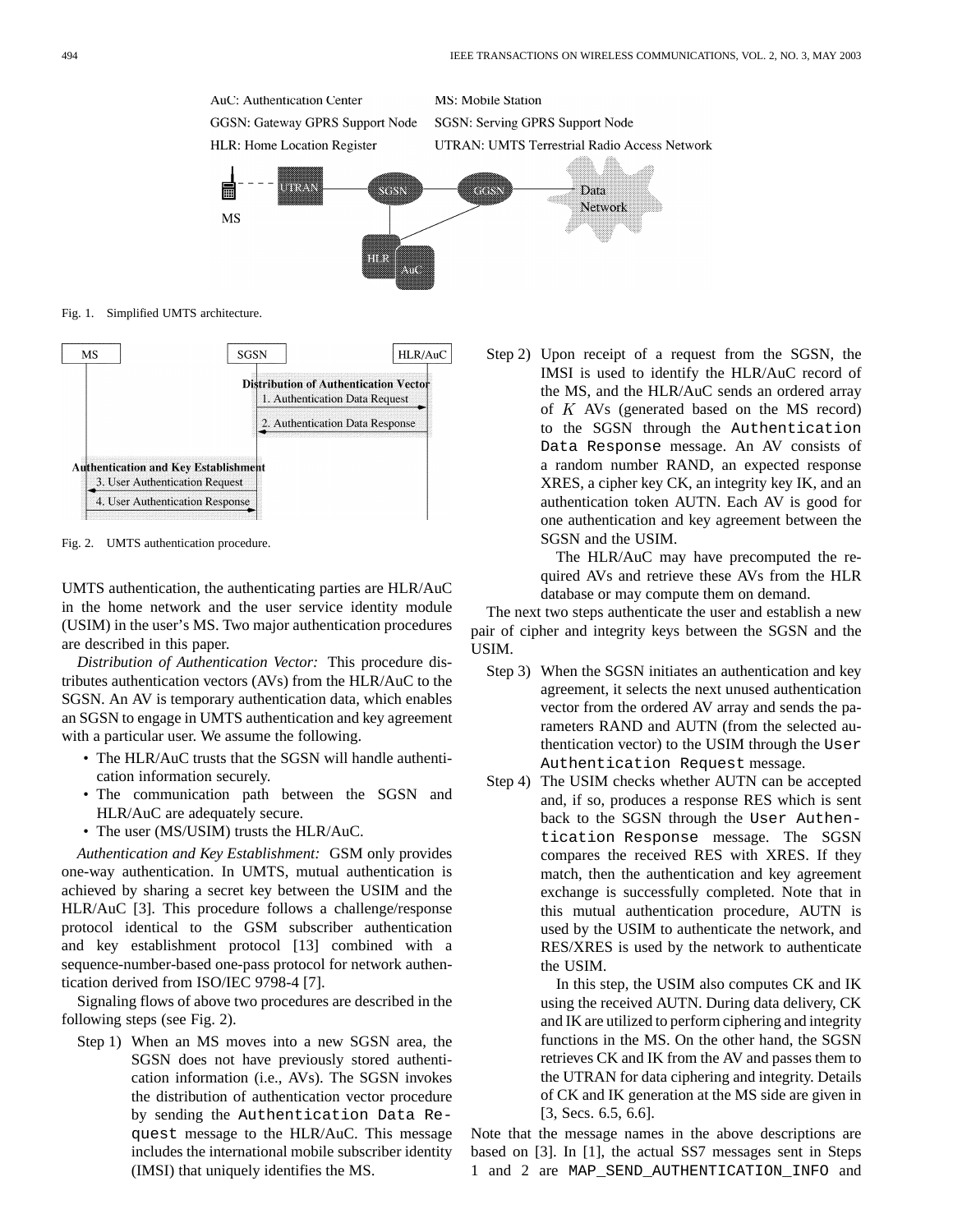

ADR: Authentication Data Request & Response UAR: User Authentication Request & Response

Fig. 3. Timing diagram.

MAP\_SEND\_AUTHENTICATION\_INFO\_ack. In [2], the messages exchanged in Steps 3 and 4 are Authentication Request and Authentication Response.

Third-generation partnership project (3GPP) TS 33.102 [3] describes a procedure to distribute authentication data from a previously visited SGSN to the newly visited SGSN. This procedure assumes that the links between SGSNs are adequately secure. In reality, it may not be true (especially when SGSNs are owned by different service providers or even different countries). Thus, we assume that when the MS moves from the old SGSN area to a new SGSN area, the authentication data stored in the old SGSN are not sent to the new SGSN. Instead, the new SGSN obtains a new AV array from the HLR/AuC through an Authentication Request and Response (ADR) message pair exchange (that is, Steps 1 and 2 in Fig. 2).

Consider the timing diagram in Fig. 3. Suppose that an MS enters a new SGSN area at time  $\tau_{1,1}$ . The MS sends a registration message to the SGSN. Since the SGSN does not have authentication information, the distribution of authentication vector procedure is executed through an ADR, where the number of AVs obtained from the HLR/AuC is  $K$ . After the SGSN has obtained the AV array from the HLR/AuC, mutual authentication is performed between the SGSN and the MS/USIM through a User Authentication Request and Response (UAR) message pair exchange (that is, Steps 3 and 4 in Fig. 2) by using the first AV. After  $\tau_{1,1}$ , the second *authentication event* (a call request or an inter-SGSN RA update) occurs at time  $\tau_{1,2}$ . The MS/USIM initiates the second UAR, and the SGSN uses the second AV in the array for mutual authentication. At time  $\tau_{1,K}$ , the last AV in the array is used for the UAR of the K<sup>th</sup> authentication event. After  $\tau_{1,K}$ , the next authentication event occurs at  $\tau_{2,1}$ . The SGSN realizes that no AV is available, which issues the second ADR to obtain the next AV array from the HLR/AuC and then performs a UAR. For the next incoming authentication events, ADRs and UARs are executed accordingly as described above. At time  $\tau_{N+1}$ , the MS leaves the SGSN area. The last authentication event before  $\tau_{N+1}$  occurs at  $\tau_{N,i}$  (where  $1 \leq i \leq K$ ), which utilizes the ith AV in the AV array. Thus, during the period  $\tau_{N+1} - \tau_{1,1}$ ,  $(N-1)K + i$  UARs and N ADRs are performed, and at time  $\tau_{N+1}$ ,  $K - i$  AVs are left unused in the SGSN.

We note that the ADR operation is expensive (especially when SGSN and HLR/AuC are located at different countries). Therefore, one may increase the AV array size  $K$  to reduce the number of ADRs performed when an MS is in an SGSN area. On the other hand, with a large  $K$ , the AVs may occupy too much network bandwidth for every transmission from the AuC to the SGSN. Thus, it is desirable to select an appropriate  $K$ value to minimize the authentication network signaling cost. In the next section, we propose an analytic model to investigate the impact of  $K$  on the network signaling traffic. Based on the analysis, we then propose a mechanism to select appropriate size of the authentication vector array. The notation used in this paper is listed in the Nomenclature.

#### II. ANALYTIC MODELING WITH FIXED  $K$

Let  $N$  be the total number of ADRs performed when the MS resides in an SGSN area. For each ADR, the number of AVs obtained from the HLR/AuC is  $K$ . Suppose that the aggregate incoming/outgoing call and registration arrivals form a Poisson process with rate  $\lambda$ . As we mentioned earlier, for every incoming/outgoing call and registration, a UAR is performed. For a specific period  $\tau$ , let  $\Theta(n, K, \tau)$  be the probability that there are  $n$  ADRs to the HLR/AuC. Note that  $n$  ADRs are performed if there are  $(n-1)K + k$   $(1 \leq k \leq K)$  UARs in the period  $\tau$ . According to the probability function of the Poisson distribution, we have

$$
\Theta(n, K, \tau) = \sum_{k=1}^{K} \left\{ \frac{(\lambda \tau)^{(n-1)K + k}}{[(n-1)K + k]!} \right\} e^{-\lambda \tau}.
$$
 (1)

Let  $t$  be the period that an MS resides in an SGSN service area. That is,  $t = \tau_{N+1} - \tau_{1,1}$  in Fig. 3. Suppose that t has a general distribution with the density function  $f(t)$ , the mean  $1/\mu$ , and the Laplace transform  $f^*(s) = \int_{t=0}^{\infty} f(t)e^{-st} dt$ . Let  $P(n, K)$ be the probability that there are  $n$  ADRs during the MSs residence in the SGSN area. Then

$$
P(n, K) = \int_{t=0}^{\infty} \Theta(n, K, t) f(t) dt
$$
  
= 
$$
\sum_{k=1}^{K} \int_{t=0}^{\infty} \left\{ \frac{(\lambda t)^{(n-1)K+k}}{[(n-1)K+k]!} \right\} e^{-\lambda t} f(t) dt
$$
  
= 
$$
\sum_{k=1}^{K} \left\{ \frac{\lambda^{(n-1)K+k}}{[(n-1)K+k]!} \right\} \int_{t=0}^{\infty} t^{(n-1)K+k}
$$
  
×  $f(t)e^{-\lambda t} dt$  (2)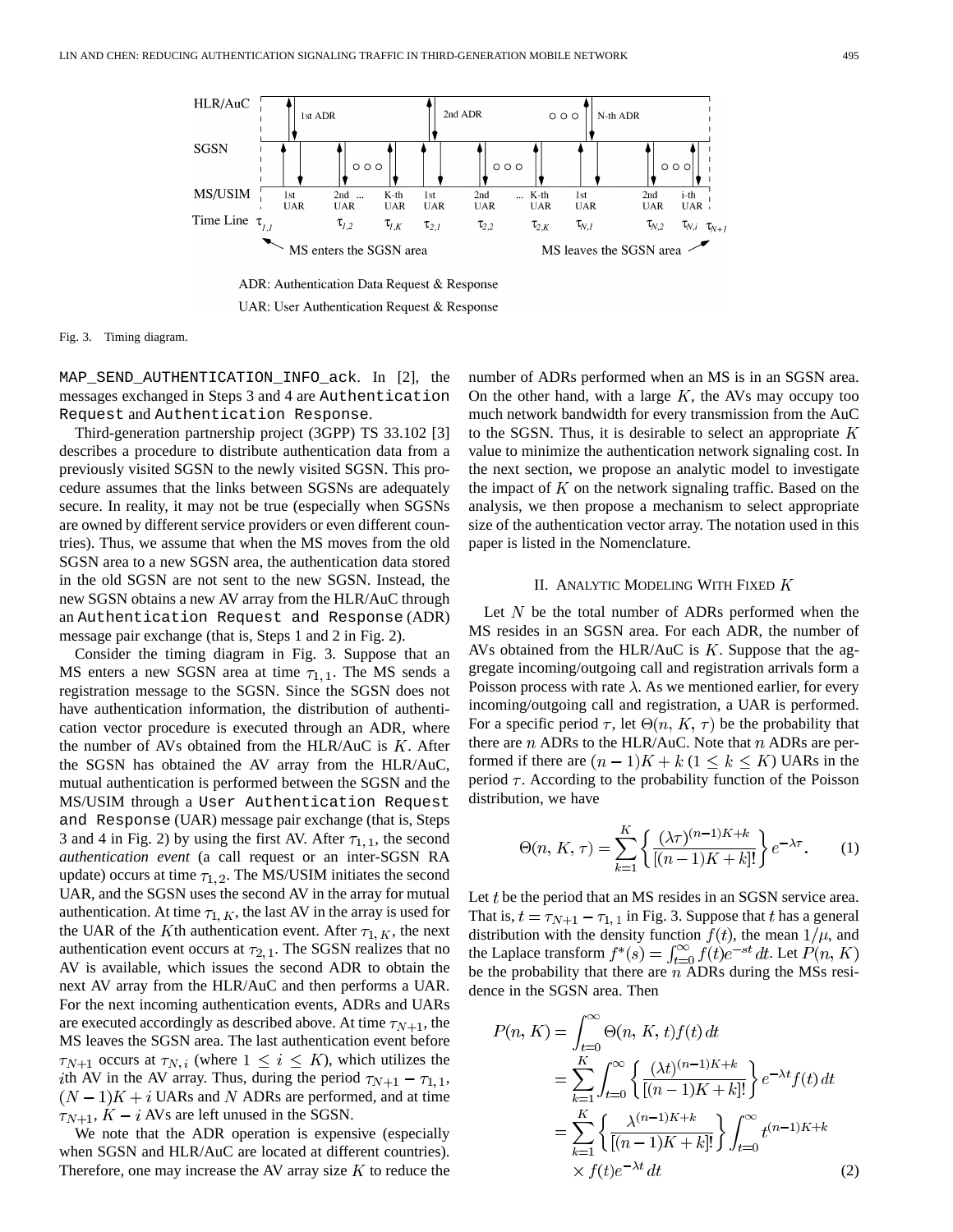$$
= \sum_{k=1}^{K} \left\{ \frac{\lambda^{(n-1)K+k}}{[(n-1)K+k]!} \right\} (-1)^{(n-1)K+k} \times \left[ \frac{d^{(n-1)K+k}f^*(s)}{ds^{(n-1)K+k}} \right] \Big|_{s=\lambda}
$$
 (3)

where (3) is derived from (2) using Rule P.1.1.9 in [18]. Let  $E[N]$  be the expected number of ADRs when the MS resides in an SGSN service area. Then

$$
E[N] = \sum_{n=1}^{\infty} nP(n, K). \tag{4}
$$

We derive  $P(n, K)$  and  $E[N]$  based on three SGSN residence time distributions as follows.

*Gamma Distribution:* If  $f(t)$  is a gamma density function with mean  $1/\mu$  and variance v, then

$$
f^*(s) = (1 + \mu vs)^{-(1/\mu^2 v)}
$$

and

$$
\frac{d^l f^*(s)}{ds^l} = (-\mu v)^l \left[ \prod_{j=0}^{l-1} \left( \frac{1}{\mu^2 v} + j \right) \right] (1 + \mu v s)^{-(1/\mu^2 v + l)}.
$$
\n(5)

We are particularly interested in the gamma distribution. It has been shown that the distribution of any positive random variable can be approximated by a mixture of gamma distributions (see [8, Lemma 3.9]). One may also measure the SGSN residence times of an MS in a real PCS network and the measured data can be approximated by a gamma distribution as the input to our analytic model. It suffices to use the gamma distributions with different shape and scale parameters to represent different SGSN residence time distributions [14].

From  $(5)$ ,  $(3)$  is rewritten as

$$
P(n, K) = \sum_{k=1}^{K} \left\{ \frac{(\lambda \mu v)^{(n-1)K+k}}{[(n-1)K+k]!} \right\}
$$

$$
\times \left\{ \left[ \prod_{j=0}^{(n-1)K+k-1} \left( \frac{1}{\mu^2 v} + j \right) \right] \right\}
$$

$$
\times (1 + \mu v \lambda)^{-[1/\mu^2 v + (n-1)K+k]} \right\}.
$$
 (6)

*Hyper-Erlang Distribution:* Another distribution that has very general approximation capability to the probability distribution of any nonnegative random variable is the hyper-Erlang distribution [6], [8] with the mean

$$
E[t] = \frac{1}{\mu} = \sum_{i=1}^{I} \left( \frac{\beta_i m_i}{\mu_i} \right)
$$
  
where  $m_i$  is a positive integer,

$$
\beta_i \ge 0, \text{ and } \sum_{i=1}^I \beta_i = 1.
$$

The Laplace transform of the hyper-Erlang distribution is

$$
f^*(s) = \sum_{i=1}^{I} \beta_i \left( 1 + \frac{s}{m_i \mu_i} \right)^{m_i}.
$$
 (7)

From (7), (3) is rewritten as

$$
P(n, K)
$$
  
= 
$$
\sum_{i=1}^{I} \beta_i \left\{ \left[ \frac{(m_i - 1)! \mu_i^{m_i} (m_i \lambda)^{(n-1)K}}{(m_i \lambda + \mu_i)^{(n-1)K + m_i}} \right] \times \left[ \sum_{k=1}^{K} \binom{(n-1)K + k + m_i - 1}{m_i - 1} \left( \frac{m_i \lambda}{m_i \lambda + \mu_i} \right)^k \right] \right\}.
$$
  
(8)

The hyper-Erlang distribution is appropriate to approximate  $t$ that is either Coxian or SOHYP distributed or more generally phase-type distributed [9], [10].

*Exponential Distribution:* Let  $\mu^2 v = 1$  in (6) or let  $I =$  $1, m_1 = 1$  in (8). In this case, t is exponentially distributed, and (3) is rewritten as

$$
P(n, K) = \left(\frac{\lambda}{\lambda + \mu}\right)^{(n-1)K} \left[1 - \left(\frac{\lambda}{\lambda + \mu}\right)^K\right].
$$

Also, (4) is rewritten as

$$
E[N] = \frac{1}{1 - \left(\frac{\lambda}{\lambda + \mu}\right)^K}.
$$
\n(9)

The exponential distribution may not capture the details of the real SGSN residence times for a mobile network. However, this distribution is good for mean value analysis, which does capture the trend for the performance of a system [11].

Let  $C(K)$  be the total message transmission cost for ADRs when an MS resides in an SGSN area. Then

$$
C(K) = E[N] \times (K + 2\alpha) \tag{10}
$$

where  $\alpha$  represents the cost for an SS7 message overhead normalized by the cost of an AV transmission and the processing time for generating the AV through the authentication procedure. In the right-hand side of (10), this overhead is considered for the Request and Response message pair exchanged in an ADR. From (9) and (10), the total ADR transmission cost for exponential SGSN residence times is expressed as

$$
C(K) = \frac{K + 2\alpha}{1 - \left(\frac{\lambda}{\lambda + \mu}\right)^K}.
$$
\n(11)

### III. PERFORMANCE OF FIXED- $K$  MECHANISM

This sections shows how the expected number  $E[N]$  and cost  $C(K)$  of ADR are affected by the AV array size K. We say that the AV array size is selected by the *fixed- mechanism* if the selected  $K$  value is fixed throughout an MS's lifetime. Our analytic model in the previous section can be used to compute  $E[N]$ and  $C(K)$  for the fixed-K mechanism. The analytic results are compared with the simulation experiments as shown in Figs. 4 and 6. In both figures, the dashed curves represent the analytic results, and the symbols  $\diamond$ ,  $\bullet$ ,  $\diamond$ , and  $*$  represent the simulation results. These figures indicate that the analytic results are consistent with the simulation experiments. Fig. 4 plots  $E[N]$ against  $K$  with various UAR (authentication event) arrival rates  $\lambda$ . The SGSN residence times are assumed to be exponentially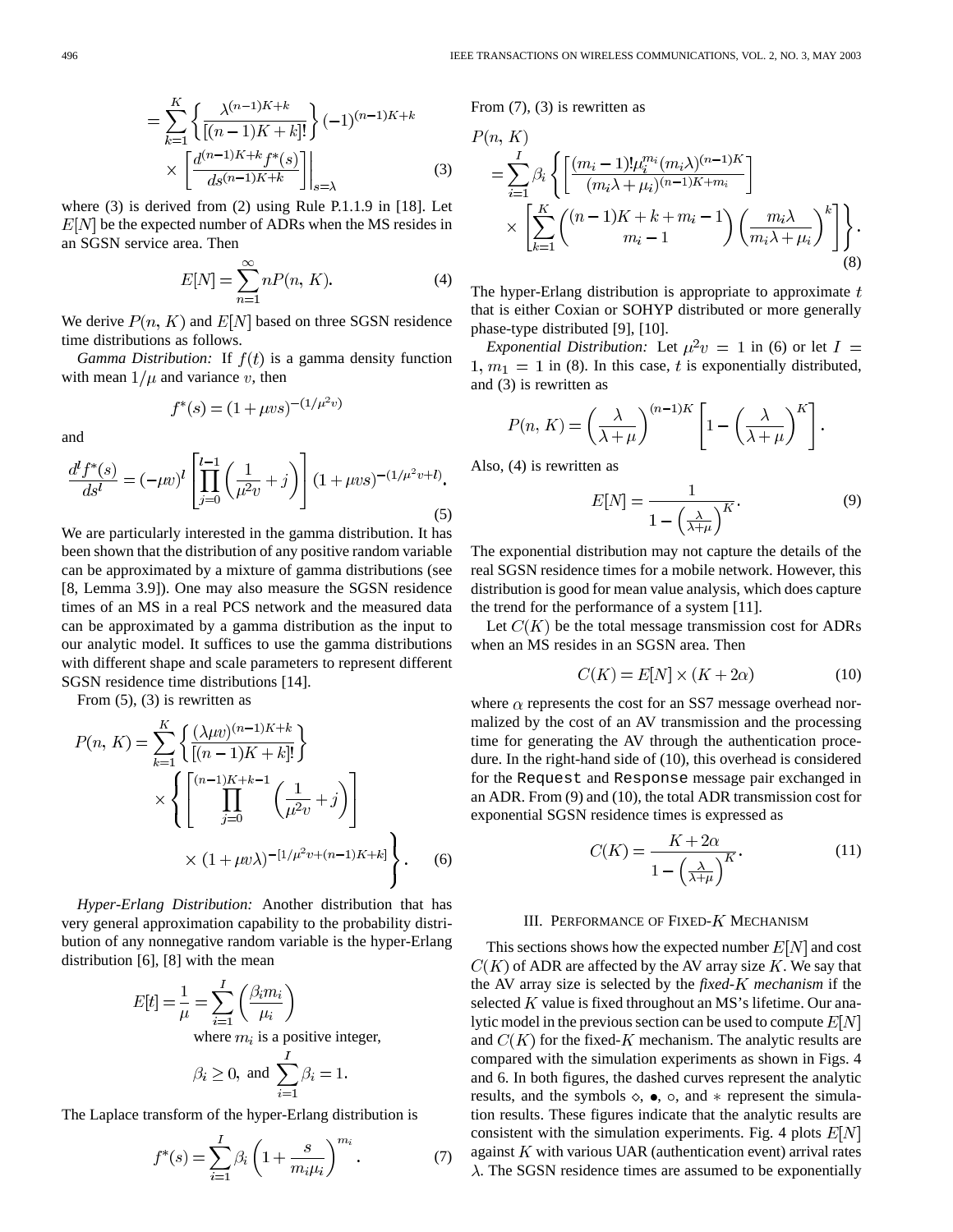

Fig. 4. Effect of the UAR arrival rate  $\lambda$  (exponential SGSN residence times with mean  $1/\mu$ ).



Fig. 5.  $P(n, K)$  probability distribution (exponential residence times;  $\lambda =$  $10\mu$ ).

distributed with mean  $1/\mu$ . It is obvious that  $E[N]$  is a decreasing function of K. The figure indicates that for  $5\mu < \lambda <$  $20\mu$  and  $K > 10$ ,  $E[N]$  is only insignificantly reduced by increasing K. Fig. 5 plots the  $P(n, K)$  probability distribution, where  $\lambda = 10\mu$ . The figure shows that the shapes of  $P(n, K)$ distribution are similar for  $K > 10$ , which are very different from the shape when  $K = 2$ . This observation is consistent with our statement for Fig. 4; i.e., the  $E[N]$  values are roughly the same for large  $K$  values, and increasing  $K$  does not improve the  $E[N]$  performance.

Fig. 6 shows the effect of the variance  $v$  for the gamma SGSN residence time distribution. The mean SGSN residence time is  $1/\mu$ , and the UAR arrival rate is  $\lambda = 10\mu$ . The figure shows that as  $v$  increases,  $E[N]$  increases. This phenomenon is explained as follows. As  $v$  increases, more short SGSN residence times and more long SGSN residence times are observed. For short residence times, it is likely that  $\tau_{N+1} < \tau_{1,2}$  in Fig. 3 and, thus,  $N = 1$  is expected. Fig. 7 indicates that  $P(1, K)$  significantly increases as v increases (especially when  $v < 1/\mu^2$ ).



Fig. 6. Effect of the variance v for gamma SGSN residence times ( $\lambda = 10\mu$ ).



Fig. 7. Effect of the variance  $v$  for gamma SGSN residence time distribution  $(\lambda = 20\mu)$ .

In this case, it implies that after the SGSN has obtained the AV array, only one AV is used for the first UAR. The  $K-1$  AVs are wasted. Similarly, as  $v$  increases, more long residence times are observed, and a larger ADR number is expected [see  $P(100, K)$ in Fig. 7]. Thus,  $E[N]$  is an increasing function of v. The above discussion leads to the conclusion that for MSs with irregular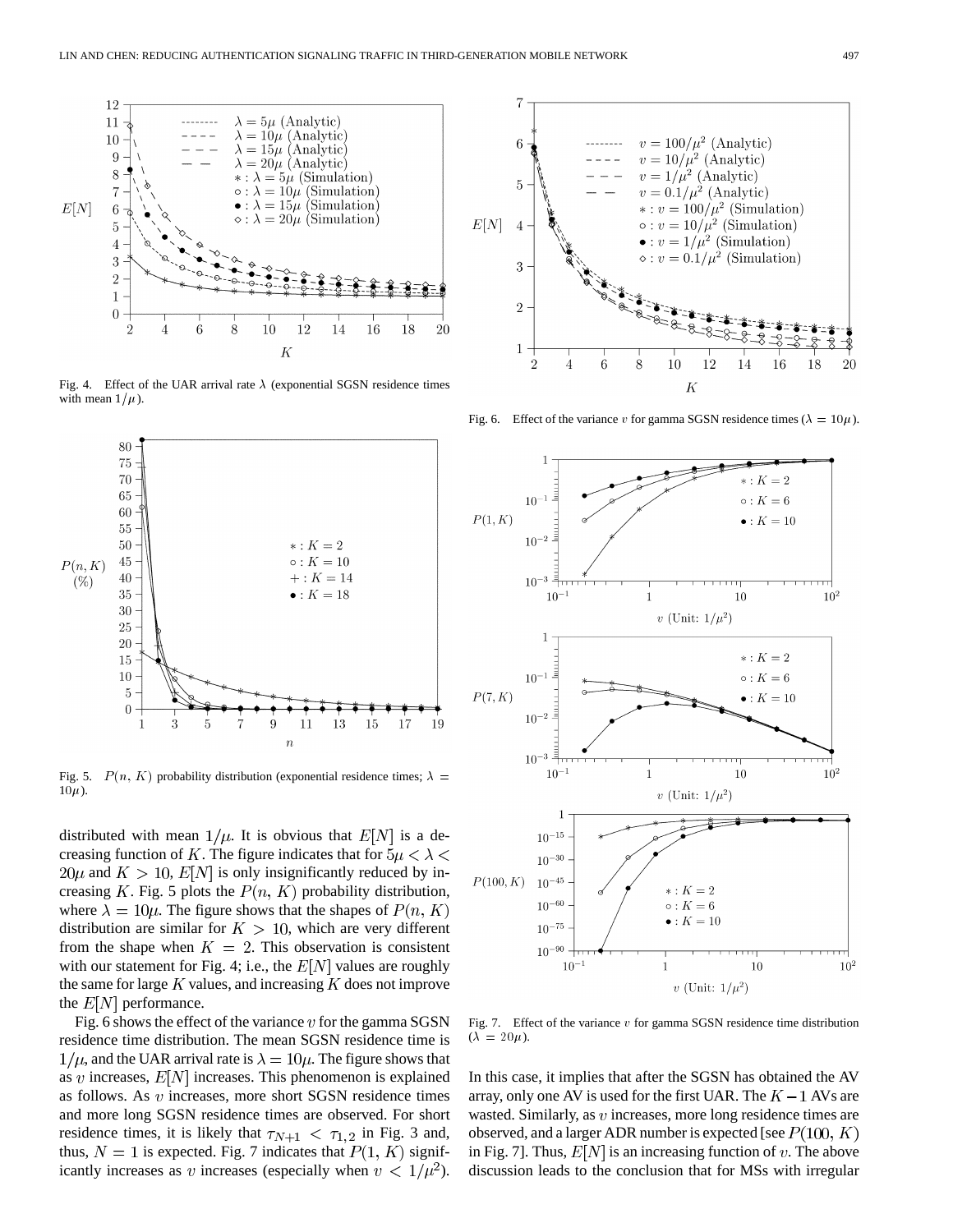

Fig. 8. Effect of the SGSN residence time distribution.

moving patterns, more network signaling traffic for authentication will be observed. As a final remark for Fig. 7, more residence times with lengths close to its mean value are observed for smaller variance v [see  $P(7, K)$  in Fig. 7].

Fig. 8 plots  $E[N]$  when the SGSN residence time distributions are gamma and hyper-Erlang. In our example, the hyper-Erlang distribution has parameters  $I = 2, m_1 = m_2 = 1$ ,  $\mu_2 = \gamma \mu_1, \beta_1 + \beta_2 = 1$ , and  $\lambda = \theta \mu_1$ . From the above parameters, we have

$$
\mu = \left[\frac{\gamma}{1 + (\gamma - 1)\beta_1}\right] \mu_1, \quad v = \left\{\frac{1 + (\gamma^2 - 1)\beta_1}{[1 + (\gamma - 1)\beta_1]^2 \mu^2}\right\},\
$$

$$
\lambda = \theta \left[\frac{1 + (\gamma - 1)\beta_1}{\gamma}\right] \mu.
$$
(12)

In Fig. 8, we set  $0.1 \le \beta_1 \le 0.9$ ,  $\theta = 100$  and  $\gamma = 20$ . The  $\mu$ ,  $v$  and  $\lambda$  values for the case of gamma distribution are assigned based on (12). Note that if  $\gamma > 1$ , then as  $\beta_1$  decreases, v increases and  $\lambda$  decreases. Thus, the  $E[N]$  curves are decreasing (because  $\lambda$  decreases as v increases), which are different from what we observed in Fig. 6, where  $\lambda$  is fixed. Fig. 8 indicates that  $E[N]$  curves are similar for gamma and hyper-Erlang distributions. In the remainder of this paper, we only consider the gamma SGSN residence time distribution for our performance study. The results for hyper-Erlang residence times are similar and will not be presented.

By assuming  $\alpha = 1$  in (10), Fig. 9 plots  $C(K)$  against K with various UAR arrival rates  $\lambda$ . The SGSN residence times are exponentially distributed in Fig. 9(a), and are gamma distributions with various variance values in Fig. 9(b). Since  $E[N]$  is a decreasing function of K (see Figs. 4 and 6), the product  $KE[N]$ [and thus  $C(K)$ ] results in concave curves shown in Fig. 9. That is, as K increases,  $C(K)$  decreases and then increases. Let  $K^*$ be the optimal value that minimizes the cost  $C$ . For exponential SGSN residence time distribution,  $K^*$  can be obtained by differentiating (11). That is  $K^*$  can be approximated by

$$
K^* = \lceil x \rceil, \qquad \text{where } \left(\frac{\lambda + \mu}{\lambda}\right)^x = (x+2)\ln\left(\frac{\lambda}{\lambda + \mu}\right) + 1.
$$

Fig. 9(a) shows that  $K^*$  increases as  $\lambda$  increases. This result is consistent with our intuition that if there are more UARs, then more authentication vectors should be delivered from the AuC to the SGSN at a time. Fig. 9(b) shows that  $K^*$  is only insignificantly affected by the variance of the SGSN residence time distribution. Specifically,  $5 \le K^* \le 6$  for  $0.1/\mu^2 \le v \le 100/\mu^2$ .

## IV. AUTOMATIC  $K$ -SELECTION MECHANISM

In 3GPP TS 29.002 [1],  $K = 5$  is recommended for fixed-K mechanism. However, our study in the previous section indicates that the optimal value  $K^*$  is affected by the traffic of UARs. This section proposes a per-user *automatic K*-selection *mechanism* that dynamically selects the  $K$  value based on the SGSN residence time distribution and the UAR traffic pattern of an MS. The automatic  $K$ -selection mechanism can be implemented in MS or in AuC. If the mechanism is exercised at the MS, then every time the MS moves into a new SGSN service area, it forwards the new  $K$  value to the AuC through the registration procedure. If the mechanism is exercised by the AuC, then the number of the UARs must be provided by the old SGSN when the MS moves to the new SGSN or when the MS detaches from the network. The old SGSN can either supplies the number of the UARs (the number of calls and intra-SGSN registrations when the MS resides in the old SGSN) to the HLR/AuC when the Cancel Location message pair is exchanged between the old SGSN and the HLR (see [4, Sec. 6.9] or [13, Sec. 2, Ch. 9]), or the SGSN can generate *call detail records* (CDRs) for calls and intra-SGSN location updates (see [13, Sec. 6, Ch. 18]). The CDRs are sent to either a billing gateway or an operation and maintenance center (OMC), and the OMC forwards the related information to the HLR/AuC.

Let  $K(j)$  be the K value selected for the *j*th *iteration* (i.e., when the MS resides in the  $j$ th SGSN area). The automatic K-selection mechanism is described as follows.

*Initialization:* When the user subscribes to the UMTS service, an initial K value is assigned (e.g.,  $K(1) = 5$  as 3GPP suggested). Then, every time the MS enters an SGSN area, the following two steps are executed.

*Measurement Step:* During the jth SGSN residence period, the number  $M$  of UARs are counted.

*Decision Step:* When the MS leaves the jth SGSN area, we determine if the K value should be adjusted to  $K_1 = K(j) - 1$ (decrement  $K(j)$  by one),  $K_2 = K(j)$  (no change),  $K_3 =$  $K(j) + 1$  (increment  $K(j)$  by one). We use (10) as the heuristic to compute three costs as follows:

$$
c_i = \left\lceil \frac{M}{K_i} \right\rceil \times (K_i + 2\alpha), \qquad \text{for } i = 1, 2, 3. \tag{13}
$$

Based on (13),  $K(j + 1)$  is selected as

$$
K(j+1) = K_l
$$
 where  $1 \le l \le 3$ , and  $c_l = \min_{1 \le i \le 3} c_i$ . (14)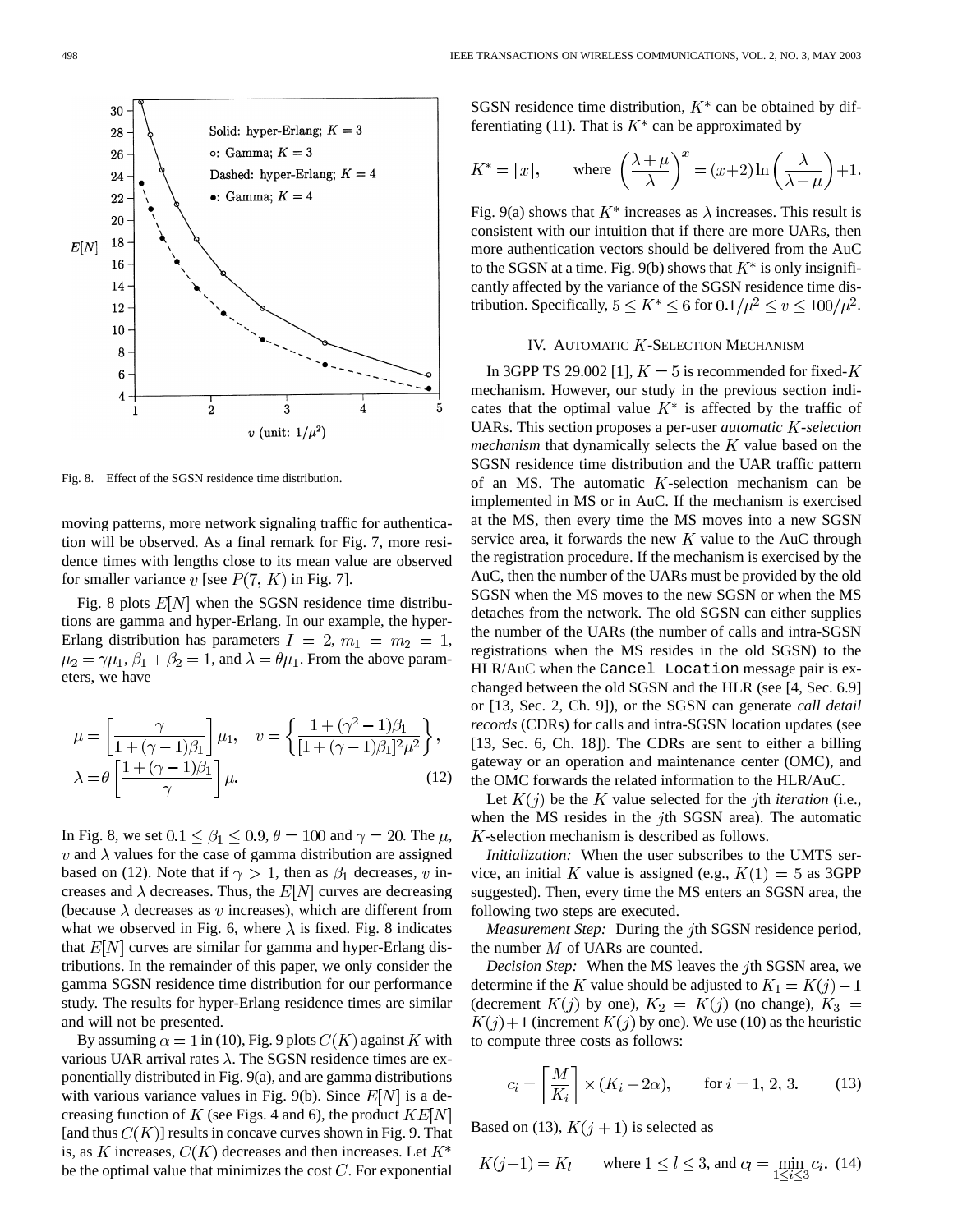

Fig. 9. Cost of ADRs (the mean of the SGSN residence times is  $1/\mu$ ). (a) Exponential residence times. (b) Gamma residence times ( $\lambda = 10\mu$ ).



Fig. 10. Performance of the K-selection mechanism: Exponential SGSN residence times with mean  $1/\mu$ .

From the above discussion, it seems reasonable that when the MS enters the  $j + 1$ st SGSN area, the AV array size for ADRs is assigned the value  $K(j + 1)$  computed in (14). However, from our experiments (to be elaborated later), this is not the best choice. Instead, the best performance is achieved when a smaller  $K$  value is selected. Define three AV array size assignments for the  $j + 1$ st iteration as follows.

- $A_1$ : AV array size is  $\max(K(j+1)-2, 1)$ .
- $A_2$ : AV array size is  $\max(K(j+1)-1, 1)$ .
- $A_3$ : AV array size is  $K(j+1)$ .

As we will see later,  $A_2$  will yield the best performance in most cases. Also note that choosing any AV array sizes larger than  $K(j+1)$  always yields performance worse than that for  $A_3$  and these scenarios will not be presented in this paper.

Figs. 10–12 show the performance of  $A_1$ ,  $A_2$ , and  $A_3$ , and compares them with the fixed- $K$  mechanism. We assume that  $\alpha = 1$  in (13). Note that the actual  $\alpha$  value depends on the implementation of the AV data structure in a mobile network. However, the conclusions presented in this paper holds for any



Fig. 11. Performance of the K-selection mechanism: Gamma SGSN residence times ( $\lambda = 10\mu$ ).



Fig. 12. Performance of the K-selection mechanism: Mixed UAR arrival patterns.

 $\alpha$  values. Let  $C_{A_1}$ ,  $C_{A_2}$ , and  $C_{A_3}$  be the ADR transmission cost for  $A_1$ ,  $A_2$ , and  $A_3$ , respectively. As defined before, let  $C(K)$ be the cost of fixed- $K$  mechanism with the array size  $K$ . Three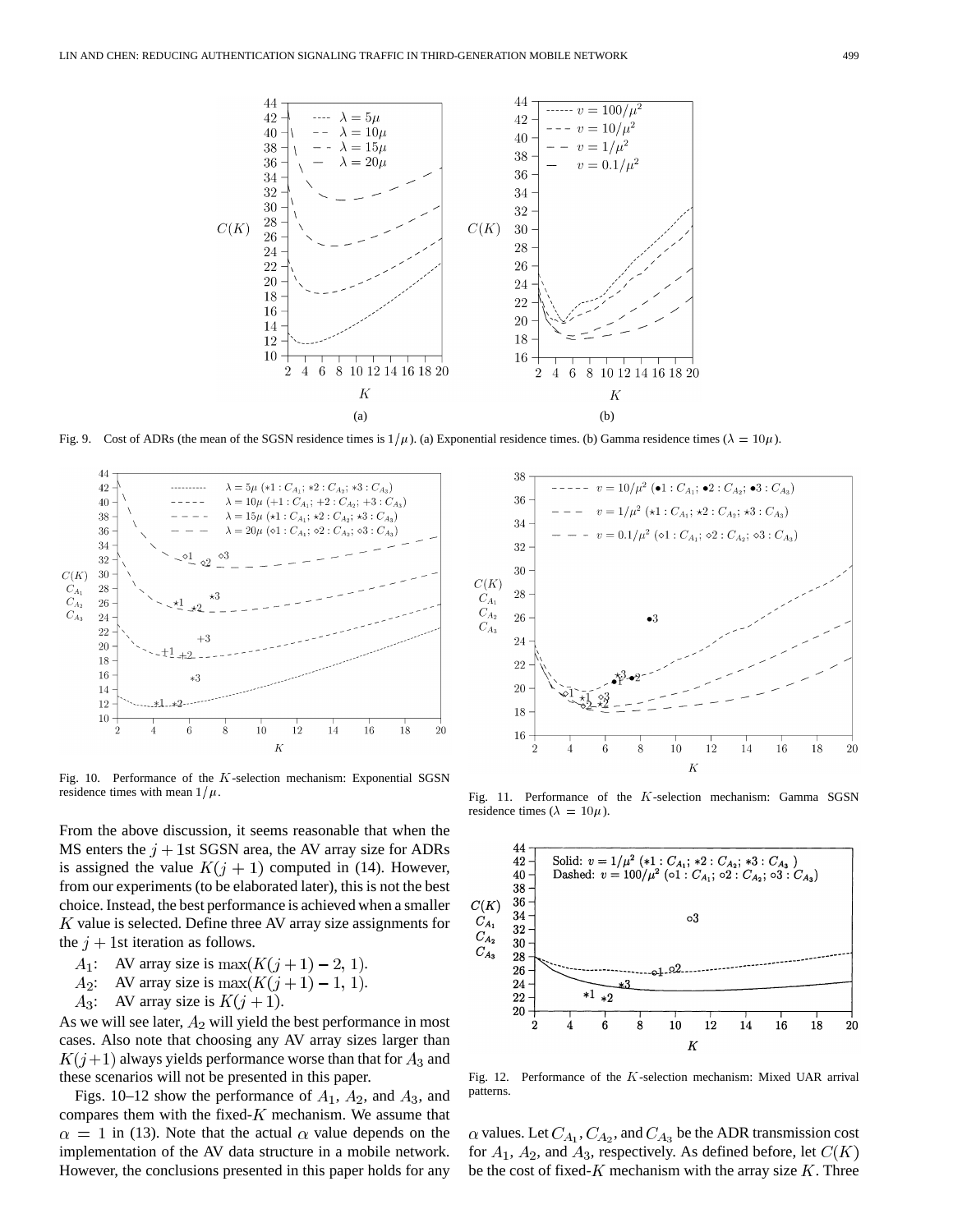scenarios with various SGSN residence time distributions and UAR traffic patterns are considered.

*Exponential SGSN Residence Time Distribution:* Fig. 10 plots  $C_{A_1}$ ,  $C_{A_2}$ ,  $C_{A_3}$ , and  $C(K)$  for  $2 \leq K \leq 20$ . The SGSN residence times have exponential distribution with mean  $1/\mu$ . The UAR arrival rates are  $\lambda = 5\mu$ ,  $10\mu$ ,  $15\mu$ , and  $20\mu$ , respectively. The figure indicates that, in most cases, the costs for the automatic  $K$ -selection mechanisms are close to each other and

$$
C_{A_3} > C_{A_1} > C_{A2} \simeq C(K^*)
$$
 (15)

where  $K^*$  is the optimal K value that minimizes the cost C in the fixed- $K$  mechanism.

*Gamma SGSN Residence Time Distribution:* Fig. 11 plots the cost curves, where the UAR arrival rate is  $\lambda = 20\mu$ , and the SGSN residence times have gamma distribution with variances  $v = 10/\mu^2$ ,  $1/\mu^2$ , and  $0.1/\mu^2$ , respectively. Inequality (15) also holds for most cases in this scenario. Although the cost for  $A_2$  is slightly greater than that for  $A_1$  when v is large, the difference is insignificant and can be ignored. However,  $A_3$  becomes less accurate in terms of capturing the  $K^*$  value. The cost of  $A_2$ is very close to  $C(K^*)$  as in the case for exponential SGSN residence times.

*Mixed UAR Arrival Patterns:* Fig. 12 plots the cost curves where the UAR arrivals have mixed patterns. In this figure, the solid curve represents the case where the SGSN residence times have an exponential distribution with mean  $1/\mu$ . The dashed curve represents the case where the residence time distribution is gamma with mean  $1/\mu$  and variance  $v = 100/\mu^2$ . In both curves, the UAR arrivals are Poisson with rate  $\lambda = 5\mu$  for the first 10000 UARs, then the rate changes to  $\lambda = 10\mu$  for the second 10 000 UARs,  $\lambda = 15\mu$  for the third 10 000 UARs, and  $\lambda = 20\mu$  for the last 10 000 UARs.

The figure indicates that with the mixed UAR traffic patterns,  $A_1$  and  $A_2$  may outperform the fixed-K mechanism for all K values (see the solid curve).

The above analysis indicates that the performance of the automatic K-selection mechanism (particularly  $A_2$ ) is close to (and may be better than) the performance of the fixed- $K$  mechanism with the optimal  $K$  value.

## V. CONCLUSION

In the mobile network, authentication is exercised for every location update and every call event. In UMTS, mutual authentication is performed between the MS and the SGSN. In order to carry out authentication, the SGSN obtains authentication data from the HLR/AuC. Since the cost for accessing AuC is expensive, the SGSN may obtain an array of AVs at a time so that the number of accesses can be reduced. On the other hand, if the size  $K$  of the AV array is large, every AV array transmission from the AuC to the SGSN may be expensive. Thus, it is desirable to select an appropriate  $K$  value to minimize the authentication network signaling cost. We proposed an analytic model to investigate the fixed- $K$  mechanism (the selected  $K$  value is fixed throughout an MS's lifetime). The analytic results were validated against the simulation experiments. We observed the following results.

- Increasing K will decrease the expected number  $E[N]$ of accesses from the SGSN to the HLR/AuC. However, when  $K$  is large, increasing  $K$  only insignificantly reduces  $E[N]$ .
- When the variance of the SGSN residence times increases,  $E[N]$  increases.
- Let  $C(K)$  be the cost for the SGSN to access the authentication data of HLR/AuC [see (10)].  $C(K)$  is a concave curve, and there exists an optimal  $K$  value that minimizes  $C(K).$
- The optimal  $K$  value increases as the authentication event (UAR) rate  $\lambda$  increases.

Study on the fixed- $K$  mechanism suggests that  $K$  should be adjusted based on the authentication traffic so that the cost  $C(K)$  is reduced. We proposed a per-user automatic  $K$ -selection mechanism that dynamically selects the  $K$  value based on the SGSN residence time distribution and the UAR traffic pattern of an MS. Our study showed that the automatic  $K$ -selection mechanism effectively identifies appropriate  $K$  value to reduce the network signaling cost. Specifically, our study indicated that the performance of the automatic  $K$ -selection mechanism (particularly  $A_2$ ) is close to (and may be better than) the performance of the fixed- $K$  mechanism with the optimal  $K$  value.

### ACKNOWLEDGMENT

The authors would like to thank the three anonymous reviewers. Their comments have significantly improved the quality of this paper.

#### **REFERENCES**

- [1] 3GPP, 3rd Generation Partnership Project; Technical Specification Core Network; Mobile Application Part (MAP) Specification (Release 1999), 2000, Technical Specification 3G TS 29.002 V3.7.0 (2000-12).
- [2] 3GPP, 3rd Generation Partnership Project; Technical Specification Group Core Network; Mobile Radio Interface Layer 3 Specification; Core Network Protocols—Stage 3 for Release 1999, 2000, 3G TS 24.008 version 3.6.0 (2000-12).
- [3] 3GPP, 3rd Generation Partnership Project; Technical Specification Group Services and Systems Aspects; 3G Security; Security Architecture, 2000, Technical Specification 3G TS 33.102 V3.7.0 (2000-12).
- [4] 3GPP, 3rd Generation Partnership Project; Technical Specification Group Services and Systems Aspects; General Packet Radio Service (GPRS); Service Descripton; Stage 2, 2000, Technical Specification 3G TS 23.060 version 3.6.0 (2001-01).
- [5] I. F. Akyildiz, J. McNair, J. S. M. Ho, H. Uzunalioglu, and W. Wang, "Mobility management in next generation wireless systems," *Proc. IEEE*, vol. 87, pp. 1347–1384, Aug. 1999.
- [6] Y. Fang and I. Chlamtac, "Teletraffic analysis and mobility modeling for PCS networks," *IEEE Trans. Commun.*, vol. 47, pp. 1062–1072, July 1999.
- [7] ISO/IEC, "Information technology-security techniques—Entity authentication—Part 4: Mechanisms using a cryptographic check function," ISO/IEC, Tech. Rep. ISO/IEC 9798-4, 1999.
- [8] F. P. Kelly, *Reversibility and Stochastic Networks*. New York: Wiley, 1979.
- [9] L. Kleinrock, *Queueing Systems: Volume I—Theory*. New York: Wiley, 1976.
- [10] G. Latouche and V. Ramaswami, *Introduction to Matrix Analytic Methods in Stochastic Modeling*. Philadelphia, PA: SIAM, 1999.
- [11] E. D. Lazowska, J. Zahorjan, G. S. Graham, and K. C. Sevcik, *Quantitative System Performance*. Englewood Cliffs, NJ: Prentice-Hall, 1984.
- [12] B. Li et al., "QoS-enabled voice support in the next-generation Internet: Issues, existing approaches and challenges," *IEEE Commun. Mag.*, vol. 38, no. 4, pp. 54–61, Apr. 2000.
- [13] Y.-B. Lin and I. Chlamtac, *Wireless and Mobile Network Architectures*. New York: Wiley, 2001.